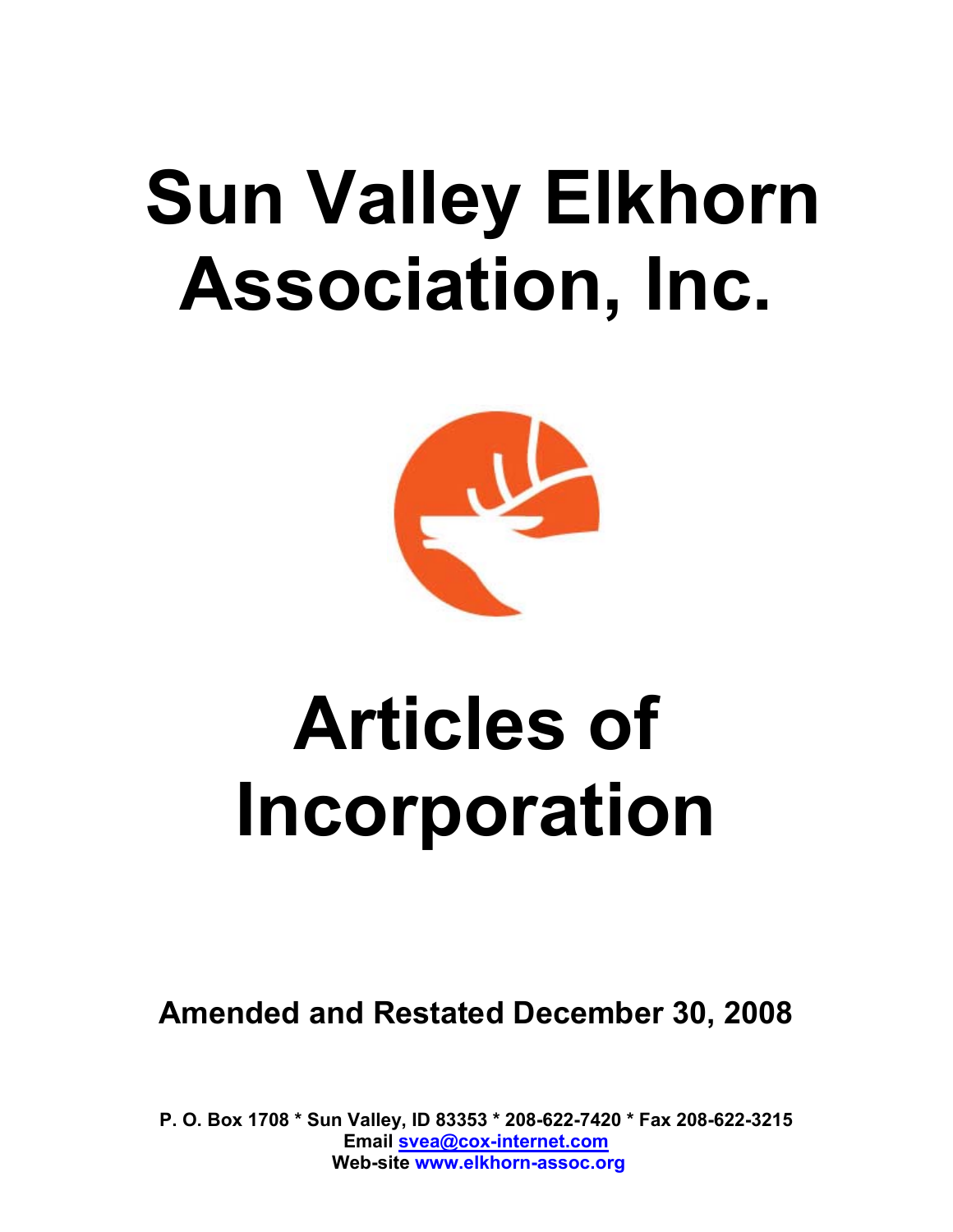#### **ARTICLES OF INCORPORATION** *OF*  **SUN VALLEY ELKHORN ASSOCIATION, INC.**

## **EXHIBIT C**

 KNOW ALL MEN BY THESE PRESENT: That we, the undersigned, each being a natural person of full age and a citizen of the United States of America, have voluntarily and do hereby associate ourselves together for the purpose of forming a corporation under the laws of the State of Idaho, Idaho Code, Title 30, Chapter 1, Section 117A. We do hereby certify, declare and adopt the following Articles of Incorporation.

## **ARTICLE I**

The name of the corporation is: SUN VALLEY ELKHORN ASSOCIATION, INC.

## **ARTICLE II**

The period of existence and the duration of the life of this corporation shall be perpetual.

## **ARTICLE III**

This corporation shall be a non-profit, membership corporation.

## **ARTICLE IV**

 The location and post office address of the registered office of this corporation shall be the City of Sun Valley, Blaine County, Idaho 83353.

### **ARTICLE V**

A. The nature of the business and the object and purpose of this corporation shall be as follows:

 (a) To form a corporation under Title 30, Chapter 1, Section 117A of the Idaho Code, for the purpose of providing a Master Association to which all owners of Condominiums or Lots located in Elkhorn, Blaine County, Idaho, shall belong for the purpose of maintaining and creating an environment that will provide maximum opportunity for the orderly development of a year-round recreational resort. This corporation shall be the Master Association defined in the Master Declaration of Covenants, Conditions, and Restrictions of Elkhorn at Sun Valley (hereinafter referred to as the "Master Declaration") which Master Declaration is filed of record as Instrument No. 142929, March 24, 1972, Records of Blaine County, State of Idaho. All of the words or terms, which are capitalized herein, shall have the same meaning and definition as contained in the definitions section of the Master Declaration, which definitions are incorporated herein by reference.

 (b) To form an association in which the rights, privileges, burdens, responsibilities and interest of all Members shall be based upon the ownership of each Lot or Condominium in Elkhorn. This corporation shall have all powers incidental to a corporation structure except, as its powers are restricted in the Master Declaration.

 (c) To receive and accept and to be obligated to receive and accept from Grantor, grants of right, title and interest in Association Property, to assume the functions and obligations imposed upon the Association property as provided for under the Master Declaration. All Association Property, both real and personal, received and accepted by the corporation shall be held for the benefit and use of the members of the corporation.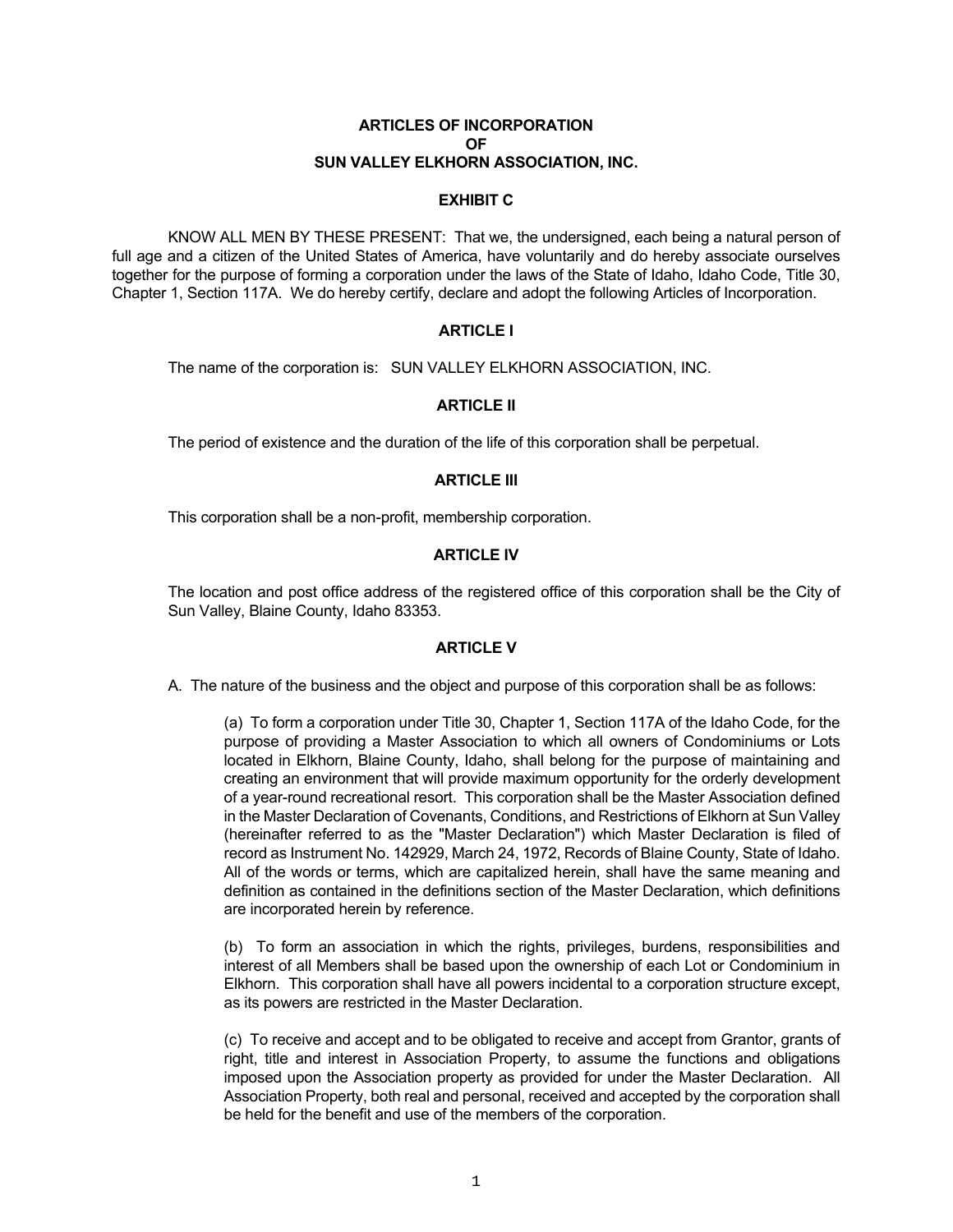(d) To prosecute any violation in law or equity against any person or persons who violate or attempt to violate any provisions of the Elkhorn Restrictions as set forth in the Master Declaration and to do all acts reasonably necessary or convenient to carry out all the provisions of the Elkhorn Restrictions.

 (e) To receive and accept, to take and to hold, directly or indirectly, by request, devise, gift, purchase or lease either absolutely or in trust any real or personal property without limitation as to amount or value for any of the purposes and objectives set forth in these Articles of Incorporation.

 (f) The corporation shall actively foster, promote and advance the interests of its members. It shall have the power to transfer or assign such duties, obligations or responsibilities to other persons or entities as may be permitted by the Idaho Corporation Law.

 (g) The corporation shall have the power to levy regular or special assessments to fulfill the obligations and purposes set forth in these Articles of Incorporation and in the Master Declaration.

 B. In addition to the foregoing, where not inconsistent with the laws of the State of Idaho and in particular Title 30, Chapter 1, Section 117A of the Master Declaration the corporation shall have the following powers:

 (a) The authority set forth in Title 30 of the Idaho Code relating to the organization and conduct of general business corporations.

 (b) To buy, sell, acquire, hold or mortgage, or enter into security agreements, pledge, lease, assign, transfer, trade and deal in and with all kinds of personal property, goods, wares and merchandise of every kind, nature and description.

 (c) To buy, sell, lease, let, mortgage, exchange or otherwise acquire or dispose of lands, Lots, houses, Condominiums, buildings, and real property, hereditaments and appurtenances of all kinds and wheresoever situated, and of any interest and rights therein, to the same extent as natural persons might or could do, and without limit as to amount.

 (d) To borrow money, to draw, make, accept, enforce, transfer and execute promissory notes, debentures and other evidences of indebtedness, and for the purpose of securing any of its obligations or contracts to convey, transfer, assign, deliver, mortgage and/or pledge all or any part of the Property or assets, real or personal, at any time owned or held by this corporation.

 (e) To have one or more offices to carry on all or any part of its operations and business, and to do all and everything necessary, suitable, convenient or proper for the accomplishment of any of the purposes, or the attainment of any one or more of the objects herein named, or which shall at any time appear conducive or expedient for the protection or benefit of the Master Association, and which now or hereafter may be authorized by law, and this to the same extent and as fully as natural persons might or could do, as principals, agents contractors, trustees or otherwise, and either alone or in connection with any firm, person, association or corporation.

 (f) The foregoing clauses are to be construed both as objects and powers. As hereby expressly provided, an enumeration herein of the objects, powers and purposes shall not be held to restrict in any manner the general powers of the corporation. The corporation shall have the power to do all acts that are necessary and convenient to obtain the objects and purposes herein set forth to the same extent and as fully as any natural person could or might do, within the framework of the Idaho Condominium Property Act, there Articles of Incorporation, and the general corporation laws of the State of Idaho.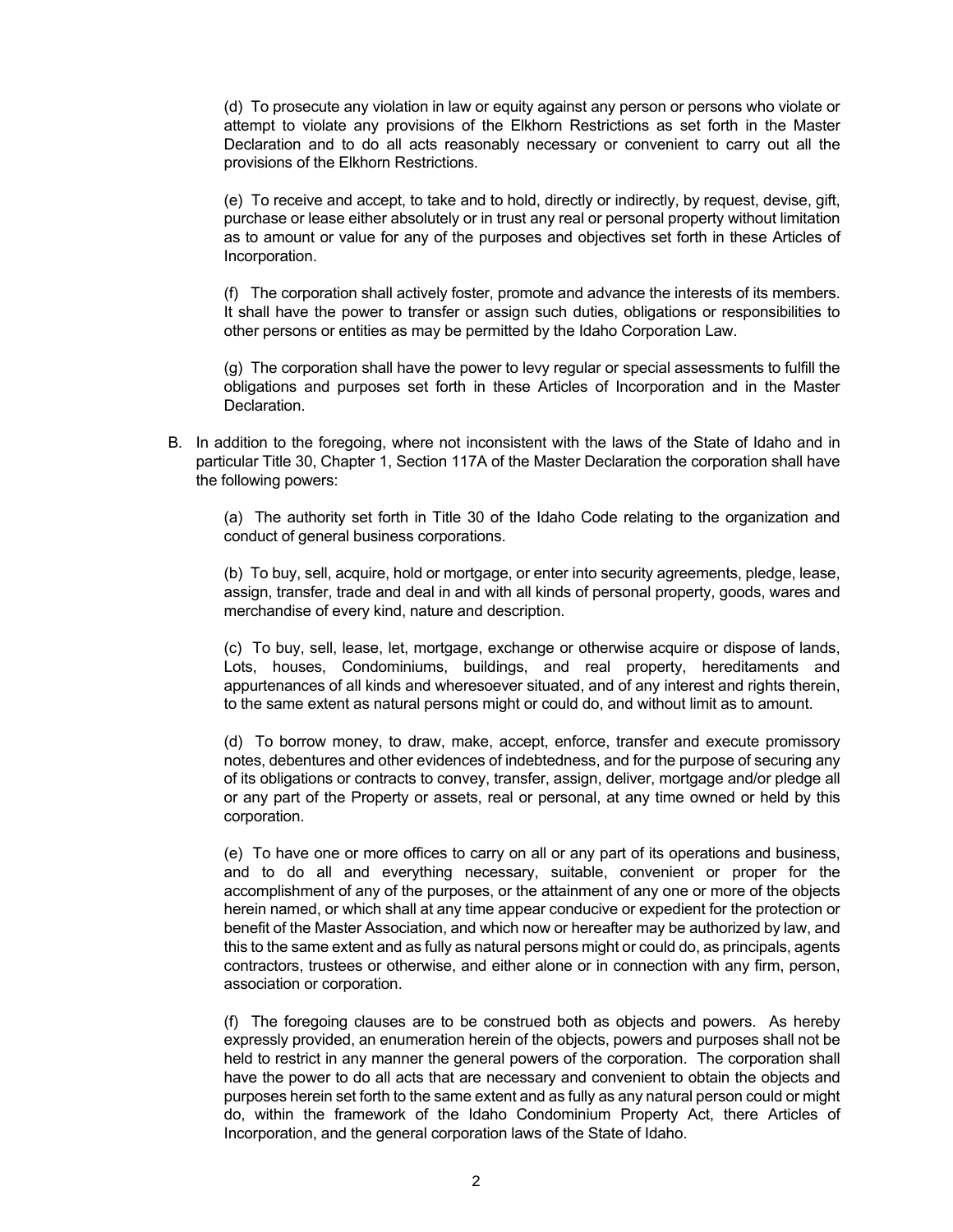#### **ARTICLE VI**

 In no event shall any income or assets of the corporation be distributed to or inure to the benefit of any Member, director or officer hereof, either directly or indirectly, other than bonafide expenses in carrying out the instructions and directions of the Board of Directors and the Officers in order to accomplish and achieve the purpose and objectives of the corporation.

#### **ARTICLE VII**

 A. The corporation shall not issue any capital stock, but shall issue membership certificates to each member hereof, including Grantor, under the terms and conditions hereinafter set forth. Each Owner (including Grantor) of a Lot or Condominium, by virtue of being such an Owner and for so long as he is such an Owner, shall be deemed a Member of the Master Association. The Master Association membership of each Owner (including Grantor) shall be appurtenant to said Lot or Condominium and shall not be transferred, pledged or alienated in any way except upon the transfer of title to said Lot or Condominium, and then only to the transferee of title to said Lot or Condominium. Any attempt to make a prohibited transfer shall be void. Any transfer of title to said Lot or Condominium shall operate automatically to transfer said membership to the new Owner thereof.

 B. There shall be two classes of membership designated as Class A and Class B membership. Class A members shall originally be all Owners with the exception of Grantor, and shall be entitled to one vote for each Lot and/or Condominium owned. Grantor shall become a Class A member with regard to Lots or Condominiums owned by Grantor in a particular Tract or Condominium Project upon the conversion of Grantor's Class B membership to Class A membership with regard to that tract or Condominium Project as provided herein below. The Owner of each Lot or condominium in Elkhorn may, by notice to the Association, designate a person (who need not be an Owner) to exercise by the guardian of an Owner's estate or by his conservator, or in the case of a minor having no guardian, by the parent entitled to his custody, or during the administration of any Owner's estate, by his executor or administrator where the latter's interest in said property is subject to administration in his estate. The Class B member shall be Grantor. Upon the first sale of a Lot or Condominium to an Owner in each Tract or Condominium Project, Grantor shall thereupon be entitled to three (3) votes for each Lot in that Tract or each Condominium in that Condominium Project owned by Grantor. As to each Tract and Condominium Project, the Class B membership shall cease as to that Tract or Condominium Project and be converted to Class A membership on the happening of any of the following events, whichever occurs earlier:

- (1) When the total votes outstanding in the Class A membership for that Tract or Condominium Project equal the total votes outstanding in the Class B membership for that Tract or Condominium Project, or
- (2) Two years from the date of the issuance of the most recent Public Report by the California Commissioner of Real Estate for a Tract or Condominium Project within Elkhorn (but only if such a Public Report has ever been issued, otherwise this subparagraph (2) shall not apply, or
- (3) Five (5) years from the first sale to an Owner of a Lot or Condominium in that Tract or Condominium Project to an Owner.

 C. In any election of the members of the Board, every Owner (including Grantor) entitled to vote at such an election shall have the right to cumulate his votes and give one candidate, or divide among any number of the candidates, a number of votes equal to the number of votes to which that Owner is entitled in voting upon other matters multiplied by the number of directors to be elected. The candidates receiving the highest number of votes, up to the number of the Board members to be elected, shall be deemed elected. Any Director may be removed from office by a vote of a majority of the members entitled to vote at an election of directors; provided, however, that unless the entire Board is removed, and individual director shall not be removed if the number of votes cast against his removal exceeds the quotient arrived at when the total number of votes cast is divided by one plus the authorized number of directors. If any or all directors are so removed, new directors may be elected at the same meeting.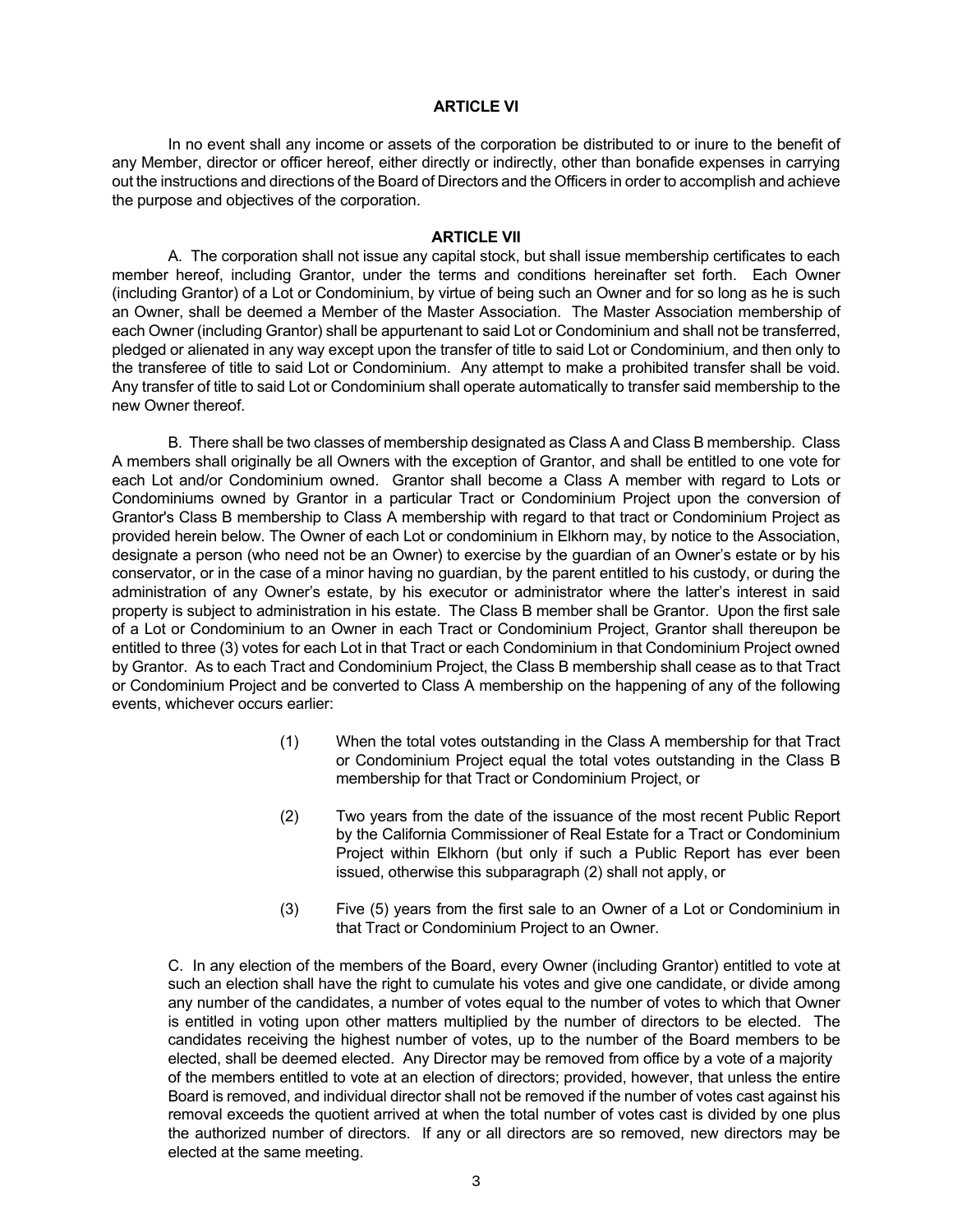D. **Suspension of Voting Rights**. There shall be no violation of the Elkhorn Restrictions. If any Owner, his family, or any licensee, lessee or invitee violates the Elkhorn Restrictions, the Board may impose a special assessment upon such person of not more than Fifty Dollars (\$50) per day for each violation and/or may suspend the right of such person to use the Association properties, under such conditions as the Board may specify for a period not to exceed one (1) year for each violation. Before invoking any such assessment or suspension the Board shall give such person notice and hearing. Any assessment imposed hereunder, which remains unpaid for a period of ten (10) days or more, shall become a lien upon the Owner's Lot or Condominium upon its inclusion in a notice of assessment lien recorded pursuant to Article IX, Section 9.06 of the Master Declaration.

E. Subsections, A, B and C of this Article (Article VII) shall not be amended without the consent of eighty per cent (80%) of the combined number of Lots and Condominiums then within Elkhorn, plus, until Completion, the written consent thereto of Grantor.

F. The following sections of the Master Declaration dealing with specific voting requirements which require special action of the membership are incorporated herein by reference: Section 6.05M, Section 7.03B (2), Section 9.04 and Section 10.02.

 G. The Association may not convey, transfer or encumber Association property except in the following cases:

- (1) The value of the real property or encumbrances is \$25,000 or less, and the acreage 5 acres or less, or
- (2) The value of the amenity is \$10,000 or less, or
- (3) Association real property is exchanged for like real property in size and value within or contiguous to Elkhorn.

 In all other cases, the consent of fifty-one percent (51%) of the voting power of the members voting in person or by proxy at the regular or a special meeting called for that purpose shall first be obtained.

#### **ARTICLE VIII**

 Each Member shall be liable for payment of all regular and special assessments provided for in the Master Declaration and for payment and discharge of the liabilities of the corporation as provided for in the Master Declaration and as set forth in the Bylaws of the Corporation.

#### **ARTICLE IX**

 The Bylaws of this corporation may be altered, amended or new Bylaws adopted at any regular or any special meeting of the corporation called for that purpose by the affirmative vote of two-thirds (2/3) of the votes entitled to be cast by the Members present at such meeting.

#### **ARTICLE X**

 For the purpose of specifying in detail the rights, responsibilities, duties and obligations of the Board of Directors, the officers, the Manager, or other employees and agents of the Master Association and the Members thereof, including the obligation of the Members to accept Master Association Property and the liability of the Members for the payment of assessments, the Bylaws may incorporate by reference the provisions of the Master Declaration recorded in Blaine County, State of Idaho, provided a true and correct copy of the Master Declaration is attached to and made a part of the Bylaws of the corporation.